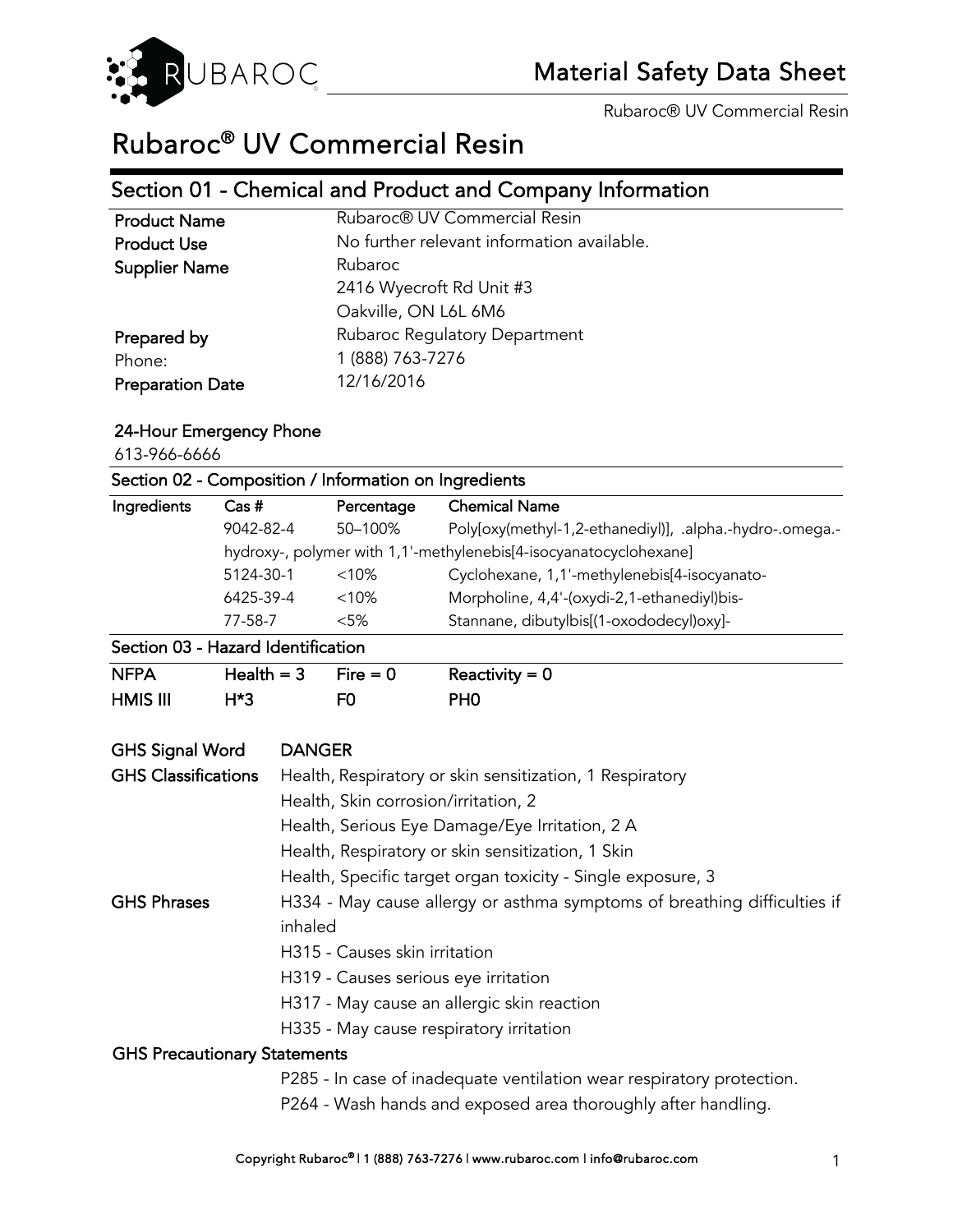

P251 - Pressurized container: Do not pierce or burn, even after use. P305+351+338 - IF IN EYES: Rinse continuously with water for several minutes. Remove contact lenses if present and easy to do. Continue rinsing.

P342+311 - Call a POISON CENTER or doctor/physician.

P302+352 - IF ON SKIN: Wash with soap and water.

Contains Poly[oxy(methyl-1,2-ethanediyl)],.alpha.-hydro-.omega.-hydroxy-, polymer with 1,1' methylenebis [4-isocyanatocyclohexane], 4,4'-methylenedi(cyclohexyl isocyanate). May produce an allergic reaction.

| <b>General Information</b>  | Immediately remove any clothing soiled by the product.                 |
|-----------------------------|------------------------------------------------------------------------|
|                             | Remove breathing equipment only after contaminated clothing            |
|                             | have been completely removed. In case of irregular breathing or        |
|                             | respiratory arrest provide artificial respiration. Take affected       |
|                             | persons out into the fresh air.                                        |
| <b>Skin Contact</b>         | Immediately wash with water and soap and rinse thoroughly. If skin     |
|                             | irritation continues, consult a doctor.                                |
| <b>Eyes</b>                 | Immediately remove contact lenses if possible. Rinse opened eye        |
|                             | for several minutes under running water. Then consult a doctor.        |
| Inhalation                  | Supply fresh air. In case of irregular breathing or respiratory arrest |
|                             | provide artificial respiration. Seek immediate medical advice. In      |
|                             | case of unconsciousness place patient stably in side position for      |
|                             | transportation.                                                        |
| Ingestion                   | Rinse out mouth and then drink plenty of water. Do not induce          |
|                             | vomiting; call for medical help immediately. A person vomiting         |
|                             | while laying on their back should be turned onto their side.           |
| Most important symptoms     | Asthma attacks                                                         |
| and effects, both acute and | Breathing difficulty                                                   |
| delayed                     | Allergic reactions                                                     |
|                             | Nausea/Cramps                                                          |
|                             | <b>Dizziness</b>                                                       |
|                             | Headache                                                               |
|                             | Profuse sweating                                                       |
|                             | Disorientation                                                         |
|                             | Cyanosis                                                               |
| Hazards                     | Danger of pulmonary oedema.                                            |
|                             | Danger of impaired breathing.                                          |
|                             | Danger of pneumonia.                                                   |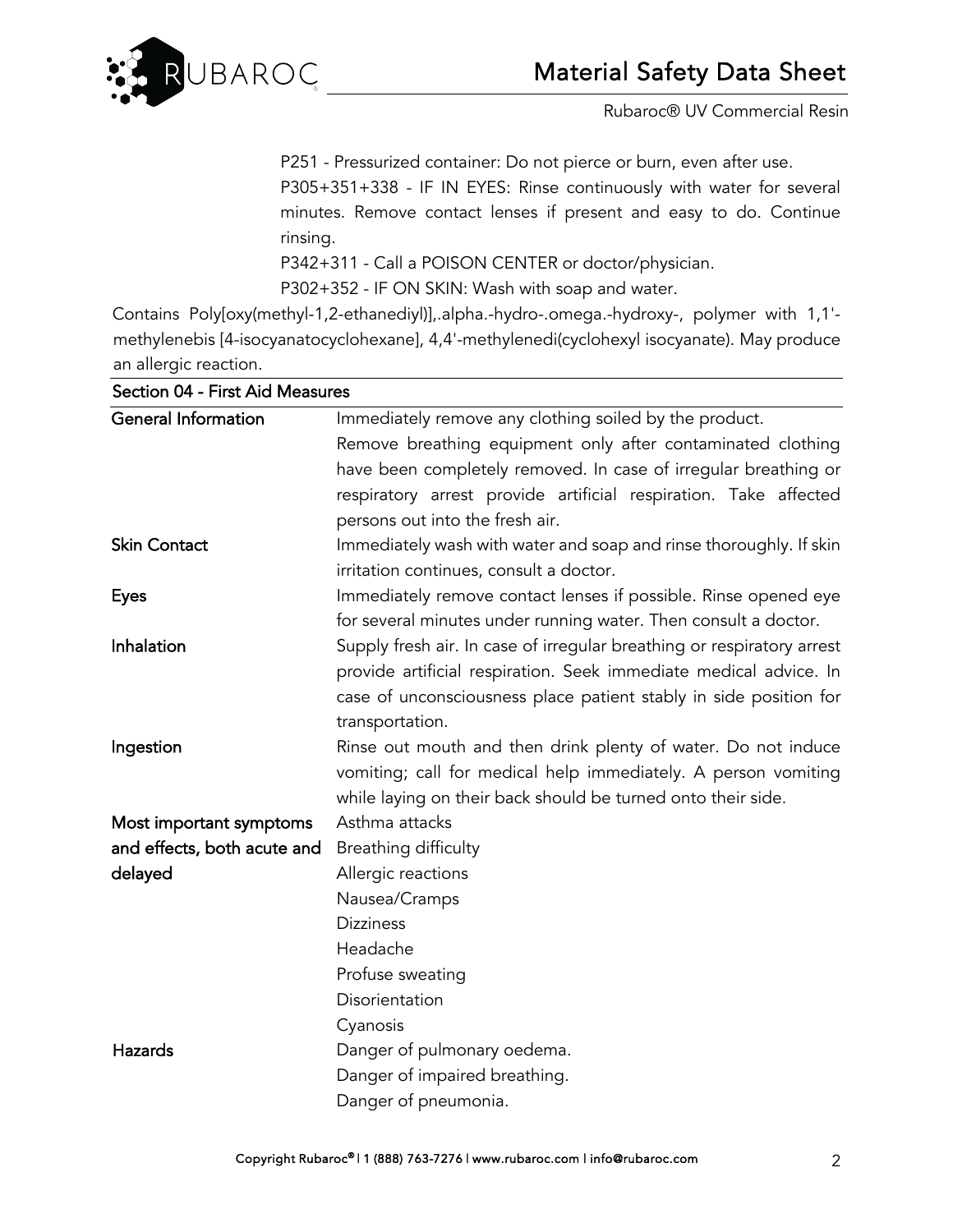

|                                                       | Danger of convulsion.                                                                                                                                         |  |  |
|-------------------------------------------------------|---------------------------------------------------------------------------------------------------------------------------------------------------------------|--|--|
|                                                       | Danger of disturbed cardiac rhythm.                                                                                                                           |  |  |
|                                                       | Indication of any immediate If swallowed, gastric irrigation with added, activated carbon.                                                                    |  |  |
| medical attention and                                 | Contains isocyanates.                                                                                                                                         |  |  |
| special treatment needed                              | If swallowed or in case of vomiting, danger of entering the lungs.<br>Severe allergic skin reaction, bronchial spasms and anaphylactic<br>shock are possible. |  |  |
|                                                       | Treat skin and mucous membrane with antihistamine and corticoid<br>preparations.                                                                              |  |  |
|                                                       | In cases of irritation to the lungs, initial treatment with cortical<br>steroid inhalants.                                                                    |  |  |
|                                                       | If necessary, oxygen respiration treatment.                                                                                                                   |  |  |
|                                                       | Later observation for pneumonia and pulmonary oedema.                                                                                                         |  |  |
|                                                       | Medical supervision for at least 48 hours.                                                                                                                    |  |  |
|                                                       | If blue coloring appears (lips, earlobes, fingernails), give oxygen<br>treatment as quickly as possible.                                                      |  |  |
| Section 05 - Fire Fighting                            |                                                                                                                                                               |  |  |
| Extinguishing media                                   | Alcohol resistant foam                                                                                                                                        |  |  |
|                                                       | Fire-extinguishing powder                                                                                                                                     |  |  |
|                                                       | Carbon dioxide                                                                                                                                                |  |  |
|                                                       | Gaseous extinguishing agents                                                                                                                                  |  |  |
|                                                       | Water haze or fog                                                                                                                                             |  |  |
|                                                       | For safety reasons unsuitable extinguishing agents: Water with full jet                                                                                       |  |  |
| Special hazards arising from the substance or mixture |                                                                                                                                                               |  |  |
|                                                       | During heating or in case of fire poisonous gases are produced.                                                                                               |  |  |
| Advice for firefighters:                              | Protective equipment                                                                                                                                          |  |  |
|                                                       | Wear self-contained respiratory protective device.                                                                                                            |  |  |
|                                                       | Wear fully protective suit.                                                                                                                                   |  |  |
|                                                       | Additional information                                                                                                                                        |  |  |
|                                                       | Eliminate all ignition sources if safe to do so.                                                                                                              |  |  |
|                                                       | Cool endangered receptacles with water fog or haze.                                                                                                           |  |  |
| Section 06 - Accidental Release Measures              |                                                                                                                                                               |  |  |
| <b>Personal Precautions</b>                           | Use respiratory protective device against the effects of                                                                                                      |  |  |
|                                                       | fumes/dust/aerosol. Isolate area and prevent access. Wear<br>protective equipment. Keep unprotected persons away. Ensure<br>adequate ventilation              |  |  |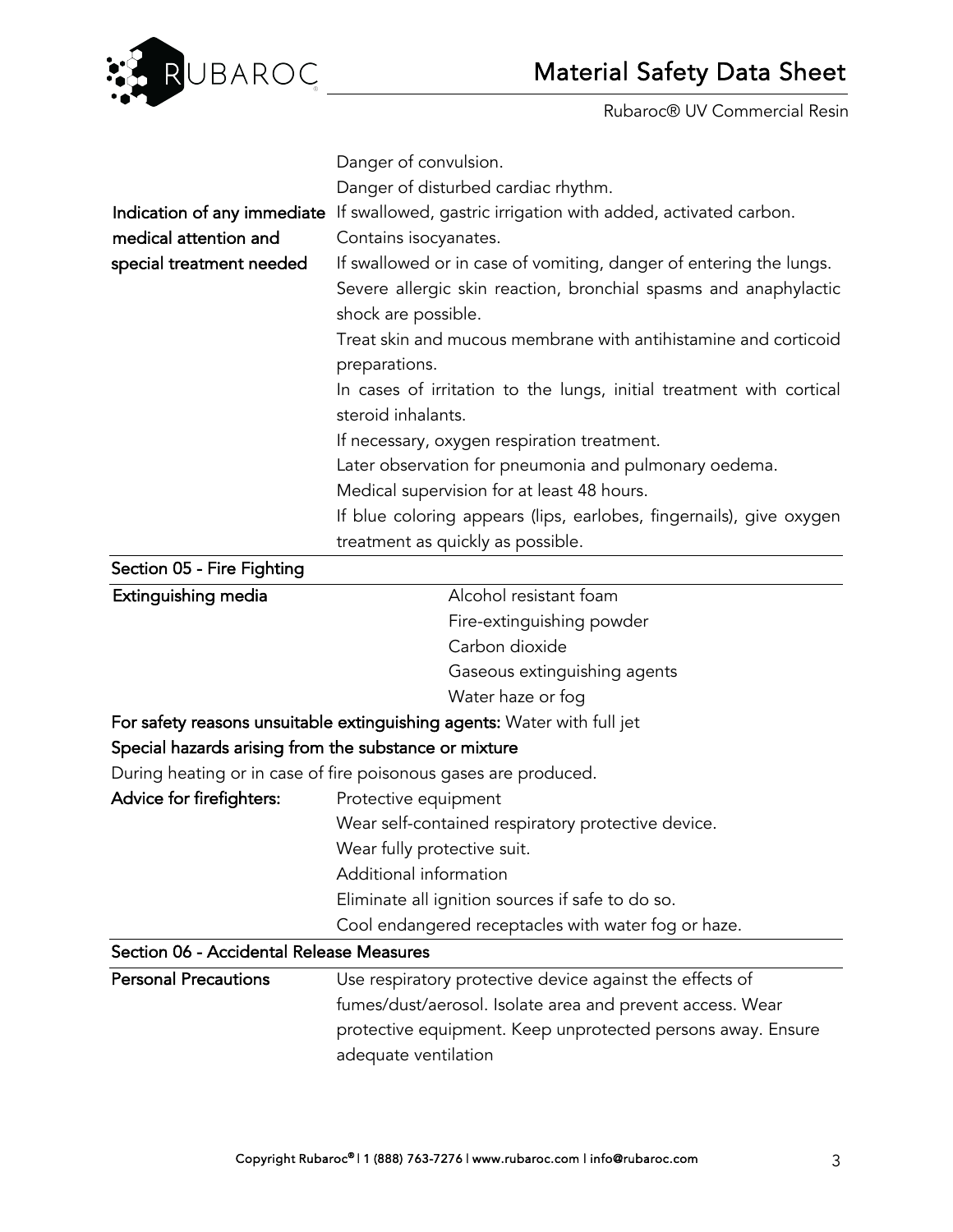

| Methods for cleaning up           | Absorb with liquid-binding material (sand, diatomite, acid                                       |
|-----------------------------------|--------------------------------------------------------------------------------------------------|
|                                   | binders, universal binders, sawdust). Dispose contaminated                                       |
|                                   | material as waste. Additional Spill Procedures/Neutralization:                                   |
|                                   | Neutralization solutions:                                                                        |
|                                   | (1) Colorimetric Laboratories Inc. (CLI) decontamination solution.                               |
|                                   | (2) A mixture of 75% water, 20% non-ionic surfactant (e.g. Plurafac                              |
|                                   | SL-62, Tergitol TMN-10) and 5% n-propanol.                                                       |
|                                   | (3) A mixture of 80% water, 20% non-ionic surfactant (e.g. Plurafac                              |
|                                   | SL-62, Tergitol TMN-10).                                                                         |
|                                   | (4) A mixture of 90% water, 3-8% ammonium hydroxide or                                           |
|                                   | concentrated ammonia, and 2% liquid detergent.                                                   |
|                                   | Do not flush with water or aqueous cleansing agents                                              |
| <b>Environmental Precautions</b>  | Inform respective authorities in case of seepage into water course                               |
|                                   | or sewage system. Do not allow to enter sewers/ surface or                                       |
|                                   | ground water.                                                                                    |
| Section 07 - Handling and Storage |                                                                                                  |
| Handling                          | Ensure good ventilation/exhaustion at the workplace. Open and                                    |
|                                   | handle receptacle with care. Prevent formation of aerosols. Take                                 |
|                                   | note of emission threshold.                                                                      |
|                                   | Information about fire - and explosion protection: Keep respiratory protective device available. |
| Storage                           | Requirements to be met by storerooms and receptacles:                                            |
|                                   | Provide ventilation for receptacles.                                                             |
|                                   | Store in a cool location.                                                                        |
|                                   | Avoid storage near extreme heat, ignition sources or open flame.                                 |
|                                   | Information about storage in one common storage facility:                                        |
|                                   | Store away from foodstuffs.                                                                      |
|                                   | Store away from oxidizing agents.                                                                |
|                                   | Do not store together with alkalis (caustic solutions).                                          |
|                                   | Do not store together with acids.                                                                |
|                                   | Further information about storage conditions:                                                    |
|                                   | Store in cool, dry conditions in well-sealed receptacles.                                        |
|                                   | Keep container tightly sealed.                                                                   |
|                                   | Store receptacle in a well-ventilated area.                                                      |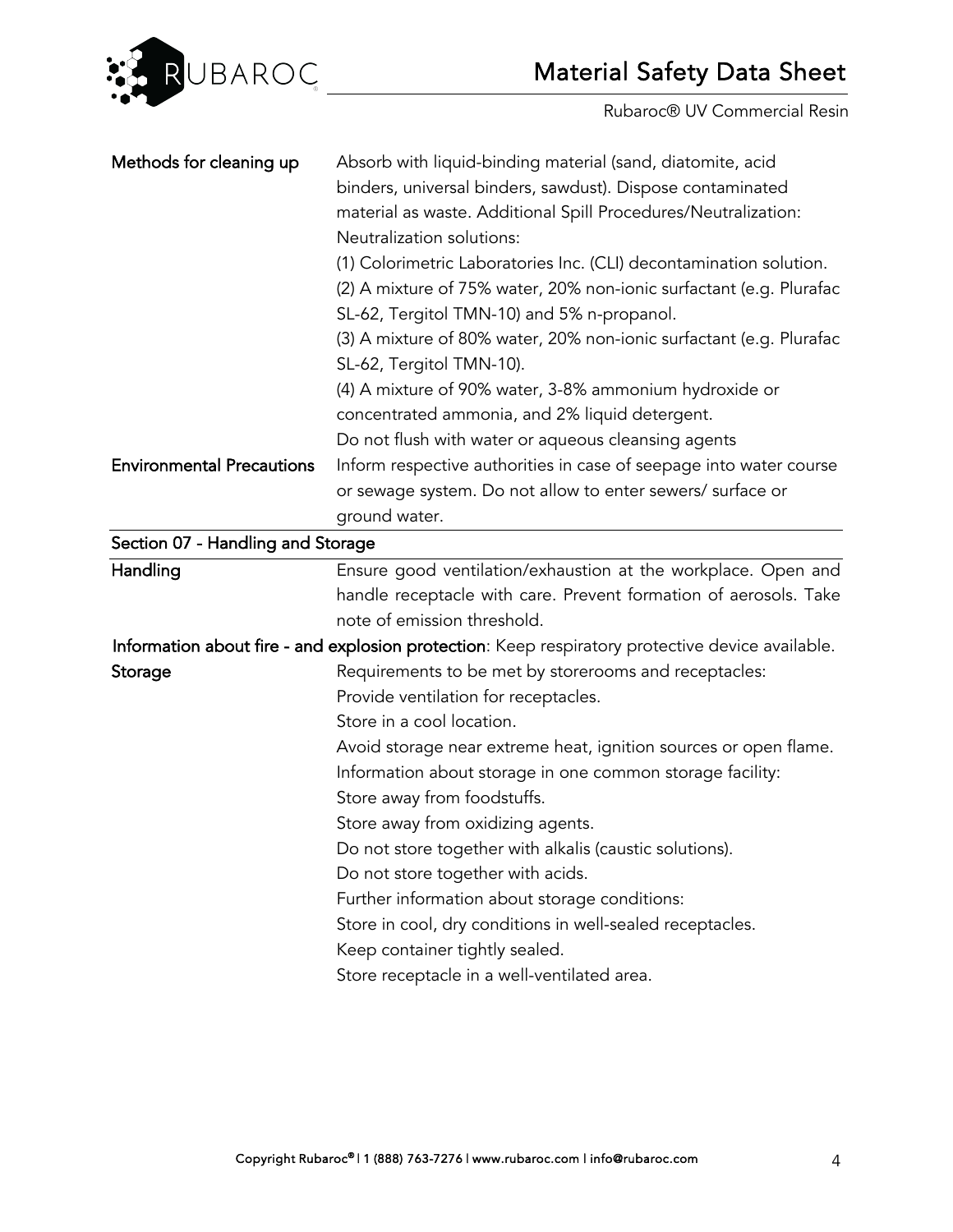

| Section 08 - Personal Protection and Exposure Controls |                                                                     |
|--------------------------------------------------------|---------------------------------------------------------------------|
| <b>Engineering Controls</b>                            | Educate and train employees in safe use of this product. Follow all |
|                                                        | label instruction. Local exhaust should be used to maintain levels  |
|                                                        | below the TLV whenever this product is processed, heated or spray   |
|                                                        | applied. For spray applications, an air-supplied respirator must be |
|                                                        | worn. All ventilation should be designed in accordance with OSHA    |
|                                                        | standard (29 CFR 1910.94).                                          |
| <b>Personal Protective Equipment</b>                   |                                                                     |
| General protective and hygienic measures               | The usual precautionary measures are to be                          |
|                                                        | adhered to when handling chemicals. Personal                        |
|                                                        | protective equipment must be selected to prevent                    |
|                                                        | inhalation of vapors and contact with skin and                      |
|                                                        | eyes. At a bare minimum, safety glasses, gloves,                    |
|                                                        | apron, and combination particle/vapor respirator                    |
|                                                        | should be worn. In some cases, supplied air, full                   |
|                                                        | body suits and boots will be needed.                                |
|                                                        | Keep away from foodstuffs, beverages and feed.                      |
|                                                        | Immediately remove all soiled and contaminated                      |
|                                                        | clothing.                                                           |
|                                                        | Wash hands before breaks and at the end of work.                    |
|                                                        | Store protective clothing separately.                               |
|                                                        | Do not inhale gases / fumes / aerosols.                             |
|                                                        | Avoid contact with the eyes and skin.                               |
| Respiratory protection                                 | Combined Organic Vapor and Particulate                              |
|                                                        | Respirator is recommended for use during all                        |
|                                                        | processing activities.                                              |
| Protection of hands                                    | Protective gloves                                                   |
|                                                        | The glove material has to be impermeable and                        |
|                                                        | resistant to the product/ the substance/ the                        |
|                                                        | preparation.                                                        |
|                                                        | Selection of the glove material on consideration of                 |
|                                                        | the penetration times, rates of diffusion and the                   |
|                                                        | degradation.                                                        |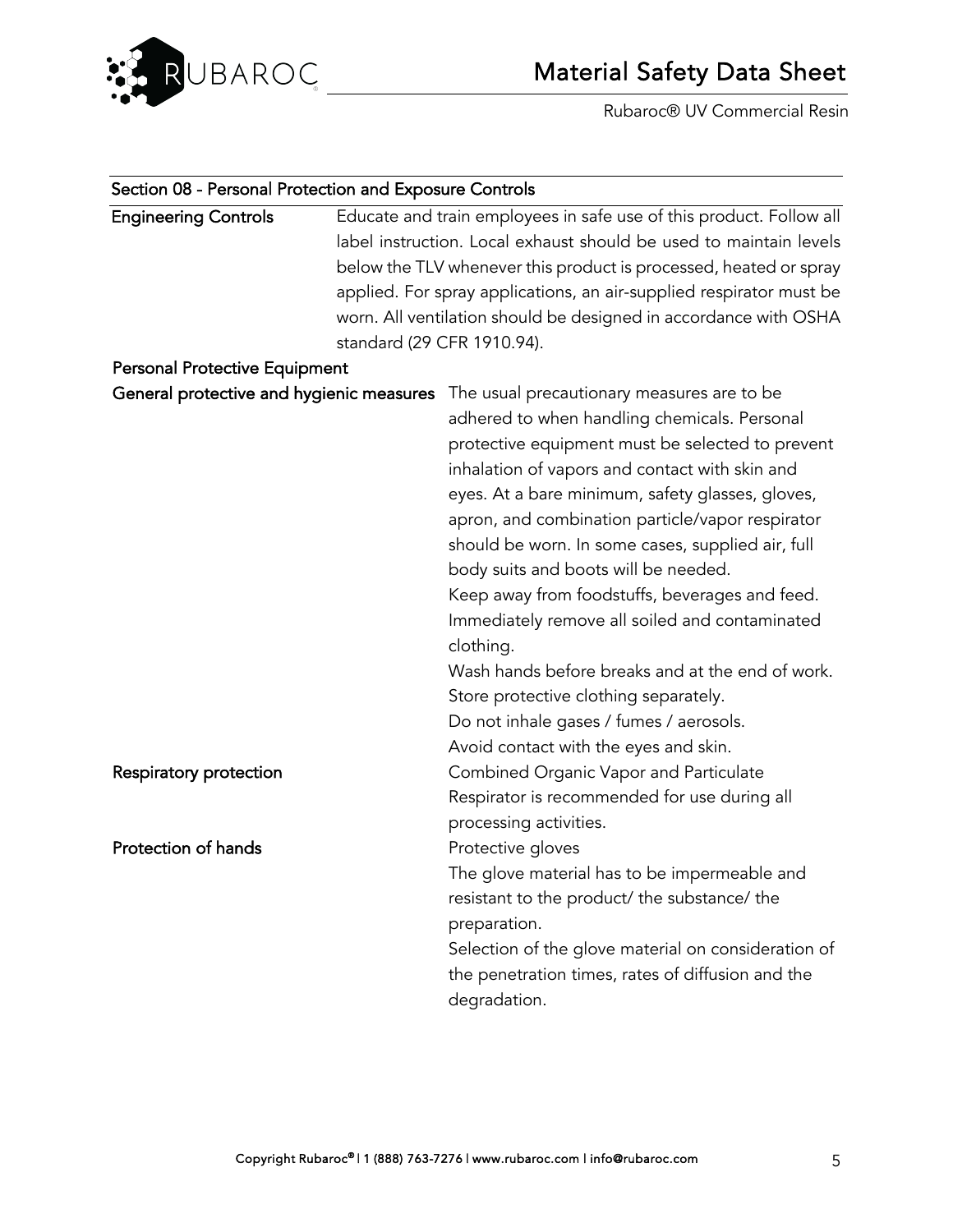

| Material of gloves                                                                     | The selection of the suitable gloves does not only<br>depend on the material, but also on further marks<br>of quality and varies from manufacturer to<br>manufacturer. As the product is a preparation of<br>several substances, the resistance of the glove<br>material can not be calculated in advance and has<br>therefore to be checked prior to the application. |  |
|----------------------------------------------------------------------------------------|------------------------------------------------------------------------------------------------------------------------------------------------------------------------------------------------------------------------------------------------------------------------------------------------------------------------------------------------------------------------|--|
| Penetration time of glove material                                                     | The exact break through time has to be found out<br>by the manufacturer of the protective gloves and<br>has to be observed.                                                                                                                                                                                                                                            |  |
| For the permanent contact gloves made of Nitrile rubber, NBR                           |                                                                                                                                                                                                                                                                                                                                                                        |  |
| the following materials are suitable                                                   | Butyl rubber, BR                                                                                                                                                                                                                                                                                                                                                       |  |
| Eye protection                                                                         | Contact lenses should not be worn.                                                                                                                                                                                                                                                                                                                                     |  |
|                                                                                        | Safety glasses                                                                                                                                                                                                                                                                                                                                                         |  |
| <b>Body protection</b>                                                                 | <b>Boots</b>                                                                                                                                                                                                                                                                                                                                                           |  |
|                                                                                        | Apron                                                                                                                                                                                                                                                                                                                                                                  |  |
|                                                                                        | Full head, face and neck protection                                                                                                                                                                                                                                                                                                                                    |  |
|                                                                                        | Impervious protective clothing                                                                                                                                                                                                                                                                                                                                         |  |
| Limitation and supervision of exposure into No further relevant information available. |                                                                                                                                                                                                                                                                                                                                                                        |  |
| the environment                                                                        |                                                                                                                                                                                                                                                                                                                                                                        |  |
| Risk management measures                                                               | Organizational measures should be in place for all<br>activities involving this product.                                                                                                                                                                                                                                                                               |  |
| Ingredients with limit values that require monitoring at the workplace:                |                                                                                                                                                                                                                                                                                                                                                                        |  |
| 5124-30-1 4,4'-methylenedi(cyclohexyl isocyanate)                                      |                                                                                                                                                                                                                                                                                                                                                                        |  |
| REL (USA) Short-term value: C 0,11 mg/mÑ, C 0,01 ppm                                   |                                                                                                                                                                                                                                                                                                                                                                        |  |
| TLV (USA) 0,054 mg/mÑ, 0,005 ppm                                                       |                                                                                                                                                                                                                                                                                                                                                                        |  |
| EL (Canada) Short-term value: C 0,01 ppm / Long-term value: 0,005 ppm                  |                                                                                                                                                                                                                                                                                                                                                                        |  |
| EV (Canada) 0,005 ppm                                                                  |                                                                                                                                                                                                                                                                                                                                                                        |  |
| 77-58-7 dibutyltin dilaurate                                                           |                                                                                                                                                                                                                                                                                                                                                                        |  |
| PEL (USA) 0,1 mg/mÑ as Sn                                                              |                                                                                                                                                                                                                                                                                                                                                                        |  |
| REL (USA) 0,1 mg/mÑ as Sn, Skin                                                        |                                                                                                                                                                                                                                                                                                                                                                        |  |
| TLV (USA) Short-term value: 0,2 mg/mÑ / Long-term value: 0,1 mg/mÑ as Sn; Skin         |                                                                                                                                                                                                                                                                                                                                                                        |  |
| EL (Canada) Short-term value: 0,2 mg/mÑ / Long-term value: 0,1 mg/mÑ as Sn; Skin       |                                                                                                                                                                                                                                                                                                                                                                        |  |
| <b>DNELs</b> No further relevant information available.                                |                                                                                                                                                                                                                                                                                                                                                                        |  |
| <b>PNECs</b> No further relevant information available.                                |                                                                                                                                                                                                                                                                                                                                                                        |  |
|                                                                                        |                                                                                                                                                                                                                                                                                                                                                                        |  |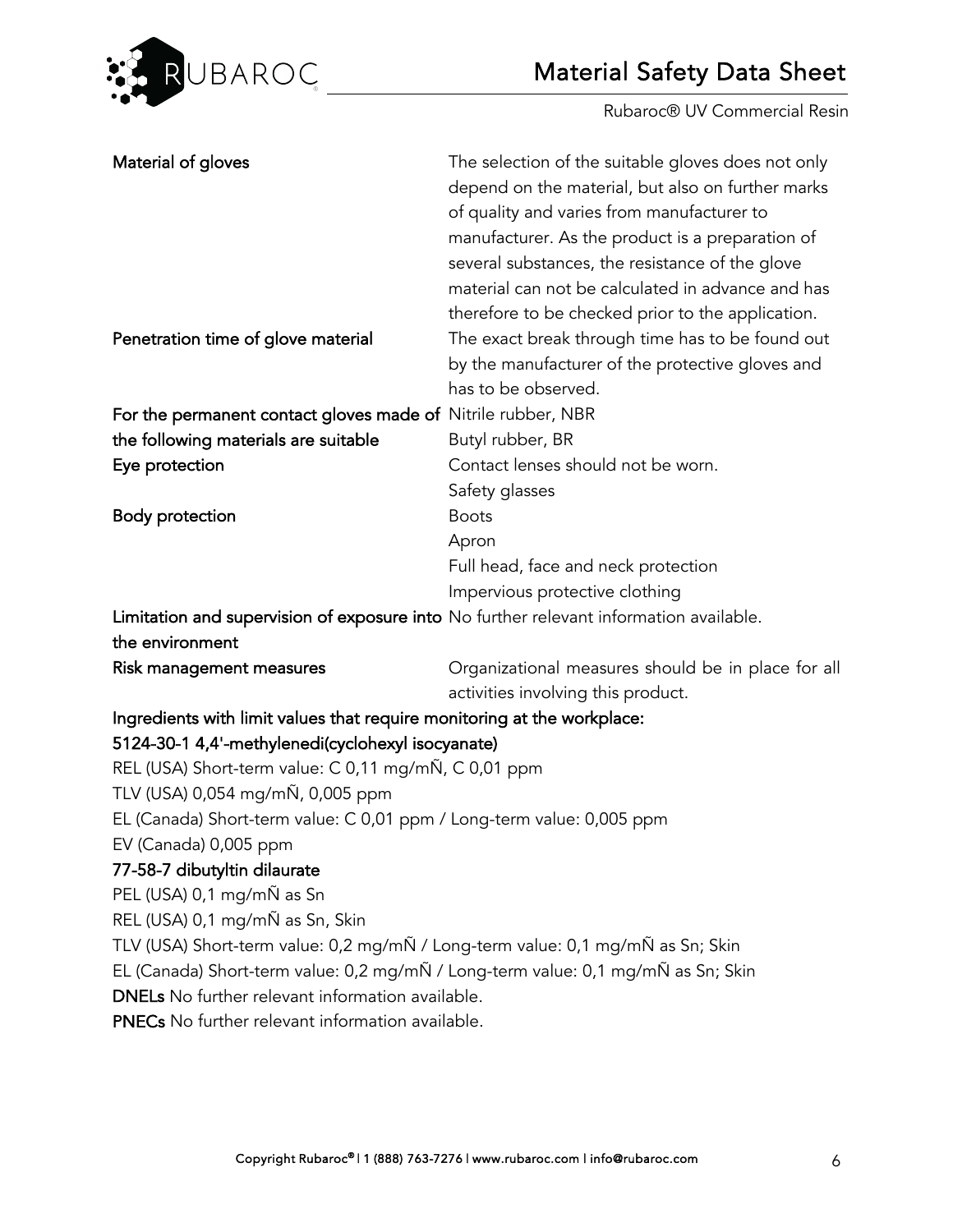

| Section 09 - Physical and Chemical Properties |                                                                                               |  |  |
|-----------------------------------------------|-----------------------------------------------------------------------------------------------|--|--|
| Form                                          | Liquid                                                                                        |  |  |
| Color                                         | Clear                                                                                         |  |  |
| <b>VOC</b>                                    | 0 g/L                                                                                         |  |  |
| Spec Grav./Density                            | 1 $g/cm3$                                                                                     |  |  |
| Section 10 - Stability and Reactivity         |                                                                                               |  |  |
| <b>Stability</b>                              | No decomposition if used and stored according to specifications.                              |  |  |
| <b>Conditions to Avoid</b>                    | Keep ignition sources away - Do not smoke.                                                    |  |  |
|                                               | Store away from oxidizing agents.                                                             |  |  |
| <b>Materials to Avoid</b>                     | Reacts with water.                                                                            |  |  |
|                                               | Reacts with oxidizing agents.                                                                 |  |  |
|                                               | Reacts with alkali, amines and strong acids.                                                  |  |  |
|                                               | Contact with acids releases toxic gases.                                                      |  |  |
|                                               | Reacts with peroxides and other radical forming substances.                                   |  |  |
|                                               | Reacts with certain metals.                                                                   |  |  |
| Hazardous Decomposition                       | Isocyanate                                                                                    |  |  |
|                                               | Nitrogen oxides                                                                               |  |  |
|                                               | Carbon monoxide and carbon dioxide                                                            |  |  |
|                                               | Hydrogen cyanide (prussic acid)                                                               |  |  |
| Hazardous Polymerization                      | Reacts with water.                                                                            |  |  |
| Section 11 - Toxicological Information        |                                                                                               |  |  |
| Acute toxicity:                               |                                                                                               |  |  |
| Primary irritant effect:                      | on the skin: Irritant to skin and mucous membranes.                                           |  |  |
|                                               | on the eye: Irritating effect.                                                                |  |  |
| Sensitization                                 | Sensitization possible through inhalation.                                                    |  |  |
|                                               | Sensitization possible through skin contact.                                                  |  |  |
|                                               | Additional toxicological information The product shows the following dangers according to the |  |  |
|                                               | calculation method of the General EU Classification                                           |  |  |
|                                               | Guidelines for preparations as issued in the latest version:                                  |  |  |
|                                               | Toxic                                                                                         |  |  |
|                                               | Harmful                                                                                       |  |  |
|                                               | Irritant                                                                                      |  |  |
|                                               | Danger through skin adsorption.                                                               |  |  |
|                                               | Toxic/corrosive effects may be delayed up to 24 hours.                                        |  |  |
| Sensitisation                                 | Sensitization possible by inhalation and/or dermal contact.                                   |  |  |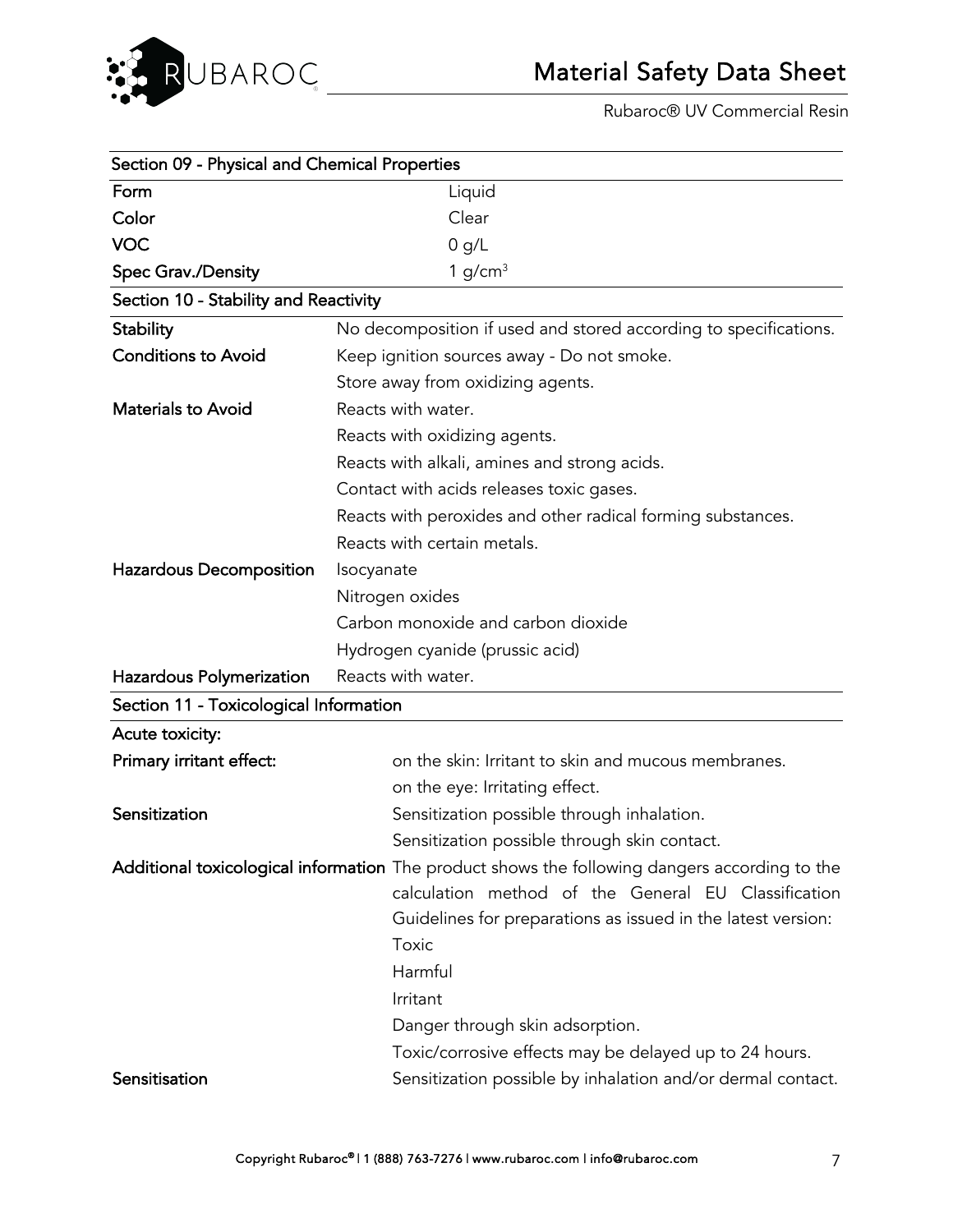

| Repeated dose toxicity:             | May cause damage to organs through prolonged or<br>repeated exposure.<br>Repeated exposures may result in skin and/or respiratory<br>sensitivity.                                                                                                                                                                                                                                                                                                                                                                                                                                                                                                                         |
|-------------------------------------|---------------------------------------------------------------------------------------------------------------------------------------------------------------------------------------------------------------------------------------------------------------------------------------------------------------------------------------------------------------------------------------------------------------------------------------------------------------------------------------------------------------------------------------------------------------------------------------------------------------------------------------------------------------------------|
| Section 12 - Ecological Information |                                                                                                                                                                                                                                                                                                                                                                                                                                                                                                                                                                                                                                                                           |
| <b>Aquatic Toxicity</b>             | The product contains materials that are harmful to the<br>environment.                                                                                                                                                                                                                                                                                                                                                                                                                                                                                                                                                                                                    |
| Persistence and degradability       | Not easily biodegradable                                                                                                                                                                                                                                                                                                                                                                                                                                                                                                                                                                                                                                                  |
| Bio-accumulative potential          | May be accumulated in organism                                                                                                                                                                                                                                                                                                                                                                                                                                                                                                                                                                                                                                            |
| Mobility in soil                    | No further relevant information available.                                                                                                                                                                                                                                                                                                                                                                                                                                                                                                                                                                                                                                |
| <b>Ecotoxic effects</b>             |                                                                                                                                                                                                                                                                                                                                                                                                                                                                                                                                                                                                                                                                           |
| Remark: Harmful to fish             | mechanical actions of the product<br>Due<br>(e.g.<br>to<br>agglutinations) damages may occur. The product is oxygen<br>consuming. The declared action may be partly caused by<br>lack of oxygen. Section 13 - Disposal Consideration                                                                                                                                                                                                                                                                                                                                                                                                                                      |
| Additional ecological information   |                                                                                                                                                                                                                                                                                                                                                                                                                                                                                                                                                                                                                                                                           |
| General notes                       | This statement was deduced from products with a similar<br>structure or composition.<br>The product contains heavy metals. Avoid transfer into the<br>environment. Specific preliminary treatments are necessary<br>Due to available data on eliminability/decomposition and<br>bioaccumulation potential prolonged term damage of the<br>environment cannot be excluded.<br>hazard class 2 (German<br>Regulation)<br>(Self-<br>Water<br>assessment): hazardous for water.<br>Do not allow product to reach ground water, water course<br>or sewage system.<br>Danger to drinking water if even small quantities leak into<br>the ground.<br>Harmful to aquatic organisms |
| Results of PBT and vPvB assessment  |                                                                                                                                                                                                                                                                                                                                                                                                                                                                                                                                                                                                                                                                           |
| <b>PBT</b>                          | Not applicable.                                                                                                                                                                                                                                                                                                                                                                                                                                                                                                                                                                                                                                                           |
| vPvB                                | Not applicable.                                                                                                                                                                                                                                                                                                                                                                                                                                                                                                                                                                                                                                                           |
| Other adverse effects               | No further relevant information available.                                                                                                                                                                                                                                                                                                                                                                                                                                                                                                                                                                                                                                |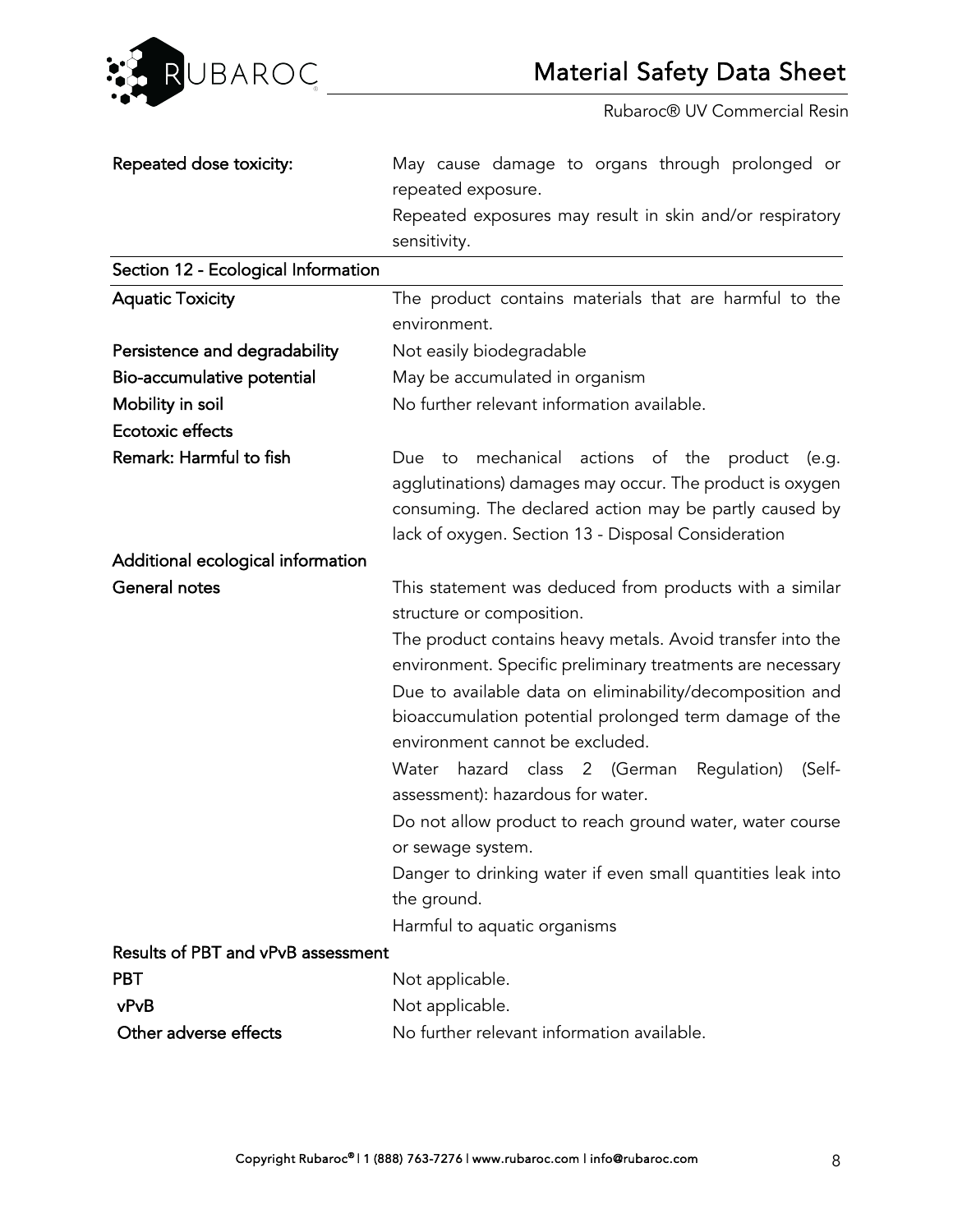

#### 13 – Disposal Consideration

Recommendation Must not be disposed together with household garbage. Do not allow product to reach sewage system.

## Uncleaned packaging

Recommendation Disposal must be made according to official regulations. Recommended cleansing agents: Water, if necessary together with cleansing agents.

# Section 14 - Transportation Information

| <b>UN Number</b>                                      |                                                     |
|-------------------------------------------------------|-----------------------------------------------------|
| DOT, ADR, AND, IMDG                                   | Not Regulated                                       |
| <b>IATA</b>                                           | UV3334                                              |
| <b>UN Proper Shipping Name</b>                        |                                                     |
| DOT, ADR, AND, IMDG                                   | Not Regulated                                       |
| <b>IATA</b>                                           | Aviation regulated liquid, n.o.s. (Hydrogenated MDI |
|                                                       | Polypropylene glycol copolymer)                     |
| <b>Transport Hazard Class(es)</b>                     |                                                     |
| DOT, ADR, AND, IMDG                                   |                                                     |
| <b>Class</b>                                          | Not Regulated                                       |
| <b>Packing Group</b>                                  |                                                     |
| DOT, ADR, IMDG                                        | Not Regulated                                       |
| <b>IATA</b>                                           | $\mathbf{III}$                                      |
| <b>Environmental Hazards</b>                          |                                                     |
| Marine pollutant                                      | No                                                  |
| Special precautions for users                         | Not applicable                                      |
| Transport in bulk according to Annex II of MARPOL73/7 |                                                     |
| and the IBC Code                                      | Not applicable.                                     |
| Transport/Additional information:                     |                                                     |
| <b>IMDG</b>                                           |                                                     |
| Limited quantities (LQ)                               |                                                     |
| Excepted quantities (EQ) Code                         |                                                     |
| <b>UN "Model Regulation"</b>                          |                                                     |